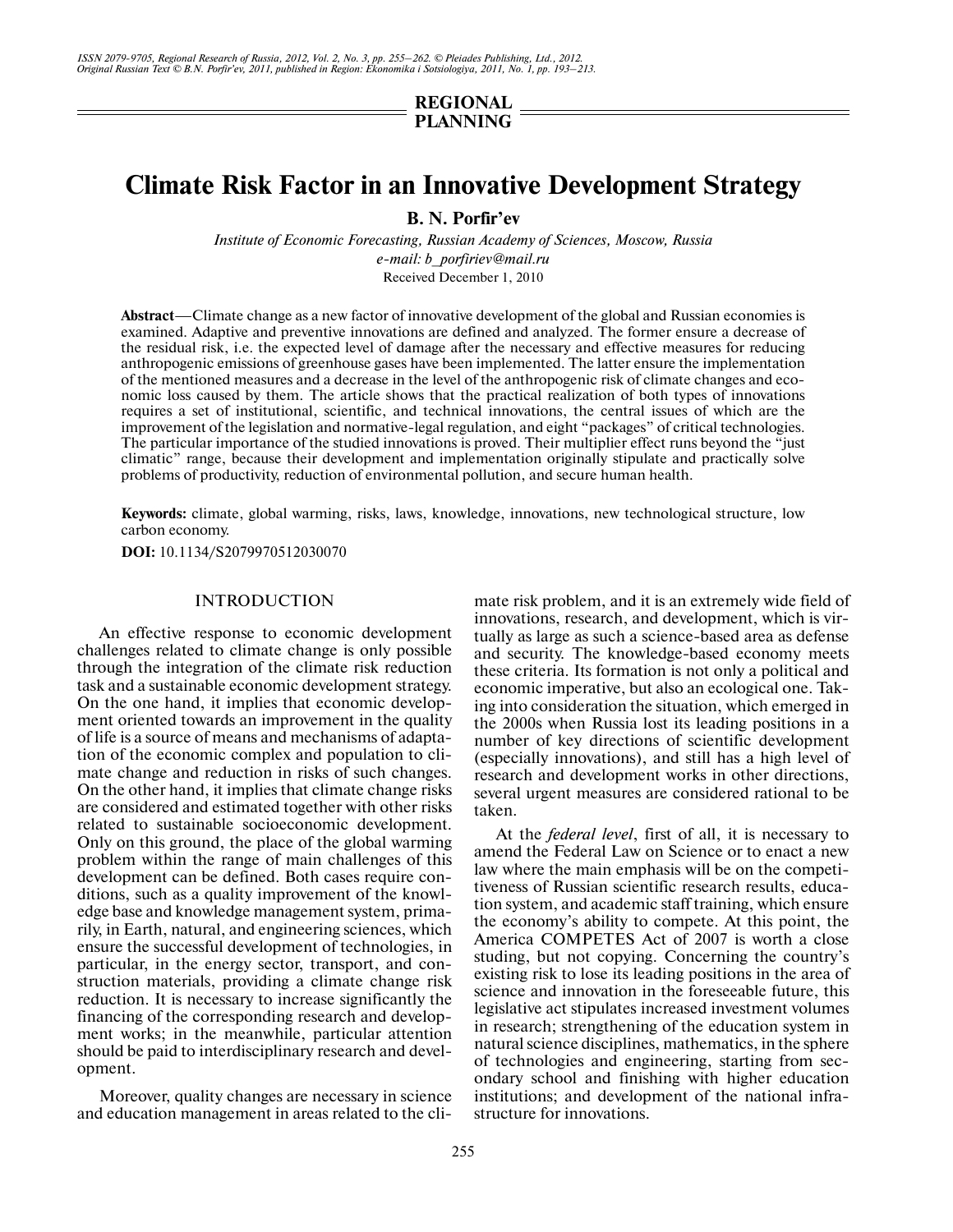As regards the concerns of the fields of concrete sciences and technological advances, which are directly connected to the climate risk factor, it is nec essary to emphasize the need for institutional innova tions related to the development of knowledge on alternative energy sources and corresponding technol ogies. This development will give a new quality level to economic growth in the medium and long term, ensuring a reduction in greenhouse gas emissions (and polluting substances) and simultaneously providing energy saving and energy efficiency of economic activities (this is probably the main issue for the fore seeable future). The following regulatory acts, which determine the state policy in this area, have already been enacted: the Decree of the President of the Rus sian Federation "On Some Measures to Improve the Energy and Environmental Efficiency of the Russian Economy" no. 889 dated June 3, 2008; the Order of the Government of the Russian Federation "The Main Directions for the State Policy to Improve the Energy Efficiency of the Electric Power Sector on the Basis of Renewable Energy Sources for the Period until 2020" no. 1-r dated January 8, 2009, which makes the former more specific; and also the Federal Law "On Energy Saving and Energy Efficiency Increase and Amending Certain Legislative Acts of the Russian Federation" no. 261-FZ dated November 23, 2009. These regula tory documents constitute the necessary legal basis of actions in the studied area of economic policy, but it is not possible to regard this sufficient; distinctly, it requires development and further concretization.

Corresponding amendments, which take into account the imperatives of the accelerated transition to an innovative way of development, including eco logical and climate challenges, should also be added to the Concept of Long-Term Socioeconomic Develop ment of the Russian Federation (until 2020). Fairly giving a priority among the directions of the Russian economy's transition to innovative socially oriented development to improvement in human development, establishment of a highly competitive institutional environment, which stimulates business activity and attracts investments, as well as to structural economic diversity on the basis of innovative technological progress, the document reasonably warns that based on this way during the period 2025–2030 the role of ecological and climate barriers can increase dramati cally. At the same time, it is emphasized that, in case of a significant reduction in the environmental capacity of the economy owing to the variety of Russia's natural resources, these barriers create new unique develop ment opportunities for the country. However, the doc ument does not explain what these barriers mean for the economy, its separate sectors, and particular regions, but, otherwise, it is difficult to understand how to use the mentioned development opportunities and avoid the worst consequences. Also, there are no descriptions of ways and methods to lower the "height" of these barriers and to adjust the economy to

the new environmental and ecological conditions aris ing due to the objective impossibility of the complete removal of climate and other environmental threats and inefficient actions for their prevention (residual risk).

In particular, it is considered necessary to intro duce into the legislation and regulatory documents a requirement for midterm development programs and long-term development strategies to include obligato rily packages of adjustment measures. Moreover, there is a need to expand the field of options of innovative technologies (without limiting oneself to only energy saving and renewable energy sources) and the risk reduction policy in general. For this purpose, among regulatory priority directions of scientific and techno logical development and crucially important technol ogies, it is necessary to focus attention and energy pri marily on areas, such as conservation of nature, energy sector and energy saving, living systems, and also nano- and other technologies and materials, trans port, aviation, space, information and telecommuni cation systems, which are related to the solution of the tasks of monitoring of the natural environment, devel oping alternative energy sources, and reducing emis sions of greenhouse gases and polluting substances into the atmosphere and the world ocean.

At the *regional level*, while designing and carrying out investment projects, it is necessary to take into account and assess climate change risks and associated social and economic consequences in business plans or project documents. Moreover, these risks should be taken into consideration in procedures of environ mental impact assessment of projects and environ mental auditing of energy companies and other eco nomic entities, which are sources of emissions. There is a particular need to emphasize the importance of government support for innovative (primarily start-up) companies which are carrying out pioneering projects in the area of energy saving and reduction in green house gas emissions, including legislative support, financial state support, and tax exemptions for these companies.

# CLIMATE CHANGE AS A NEW FACTOR OF ECONOMIC DEVELOPMENT AND OBJECT OF INNOVATIONS

According to expert estimates, over the period 1900–2008, the long-term average annual tempera-  $1900-2008$ , the long-term average annual temperature in the world increased by  $0.8^{\circ}$ C, and, according to ture in the world increased by  $0.8^{\circ}$ C, and, according to predictions until 2100, it can rise by  $2-4^{\circ}$ C causing serious ecological and economic consequences in the 21st century and later (e.g., see  $[1-3]$ ). Estimates and predictions for Russia show the dynamics of its cli mate warming in the past, present, and in the near future, and it is higher than the world average. Over the mate warning in the past, present, and in the hear<br>future, and it is higher than the world average. Over the<br>period 1900–2000, temperature increased by  $1.2^{\circ}$ C vs. period 1900–2000, temperature increased by  $1.2^{\circ}$ C vs.<br>0.6°C in the world on the whole; during the period 0.6°C in the world on the whole; during the period  $2001-2015$ , it is expected to rise by 0.6°C (vs. 0.4°C during the period 2001–2027 in the world in general).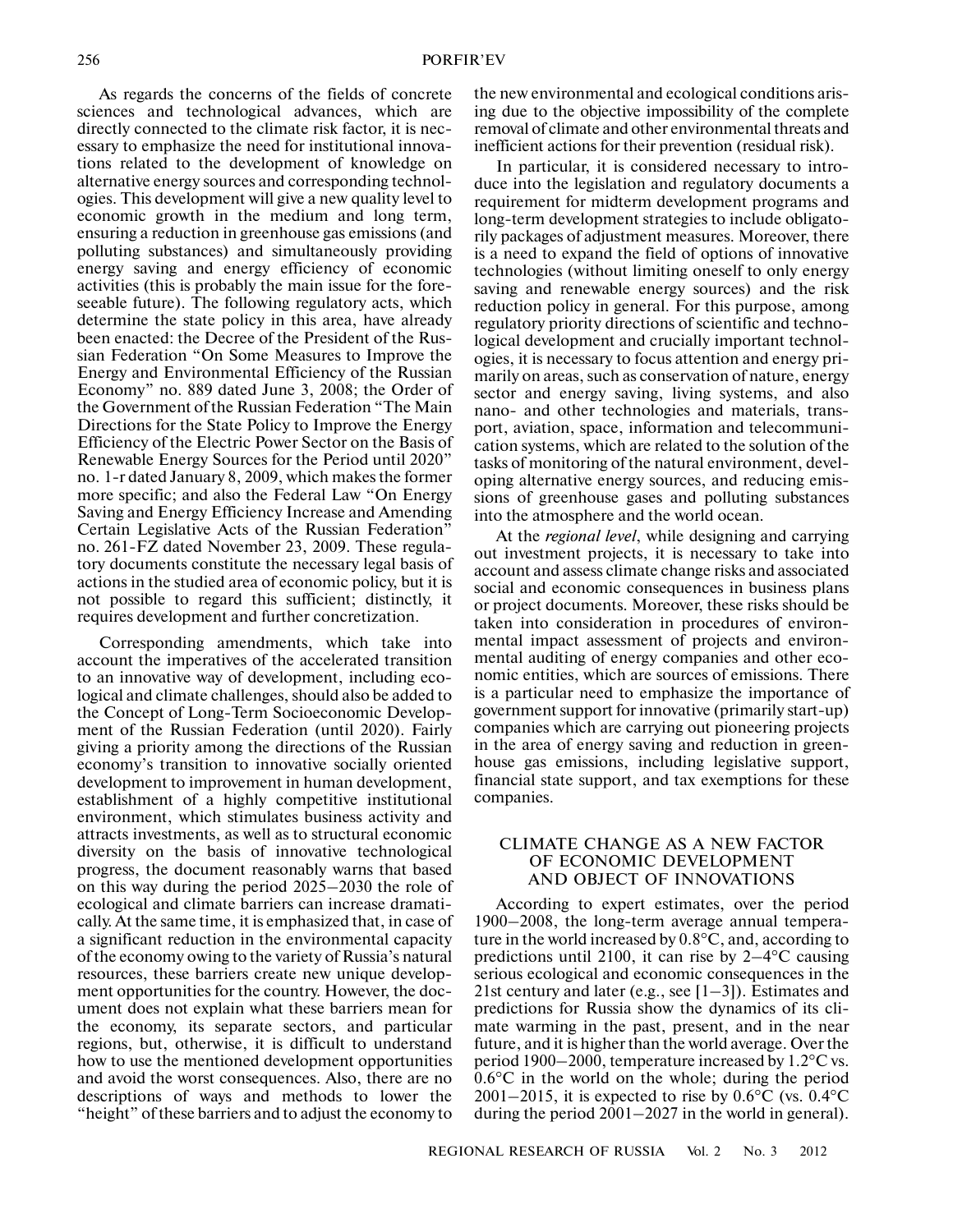There are predictions of considerable changes not only in temperature, but also in the precipitation regime and wind load. These changes already now lead to alterations in the economic environment, which are so significant that there is a good reason to speak about the formation of a new economy in the rather near future. Its composition will determine the new tech nological structure, the features of which will not only be postindustrial (or intellectual) society, clean energy, and bio- and nanotechnologies, but also a low-carbon economy on the whole. Beside the energy sector, it involves almost all sectors of the future economic complex, and the energy sector is considered to be based on not only alternative sources of energy instead of fossil fuels, but, in the first place, on energy saving and energy efficiency of the economy. In the mean while, climate fluctuations, which cause the above mentioned fundamental economic changes, vary con siderably in different countries and regions of the world, and these changes themselves will be rather contradictory (at least in Russia) [3]. For example, aggrandizement of territories appropriate for planting in Russia's northern regions, certain shortening of the heating period, and energy and fuel saving will be pos itive economic effects of climate change by 2015 in the agrarian sector, fuel and energy complex, and housing

and communal services, respectively<sup>1</sup>. The negative effects are the following: more aridity and higher risk of droughts in the south of the country, less wind energy potential, increment of pipeline load, worse preservation conditions of buildings and structures (because of exposure to water logging and deforma tions) [2, 4].

All this implies the necessity to take into account the climate risk factor in long-term plans of social and economic development, which is designed at all levels, and also in action programs, concrete arrangements of training for emergency situations related to changes in climatic conditions of the stated development and response to these situations [4] to ensure sustainable development. Moreover, it means Russia's transition to a new technological structure ensuring the imple mentation of the mentioned program activities and a climate risk reduction in two interrelated directions. *The preventive direction* provides for a reduction in the anthropogenic climate change risk which augments and aggravates the damage from its natural fluctua tions. *The adaptive direction* provides for a flexible adjustment of the economy and society to the climate change consequences, which are not possible to be escaped because of the insufficient effectiveness of preventive and protective measures or because of lim ited knowledge about global warming, and also for civil preparedness for crisis situations (disasters).

The implementation of the mentioned directions of economic policy requires enormous expenses. As we estimate, the costs associated with risk reduction and adaptation to climate changes can make at least 0.4–0.5% of GDP. This range of expenses, if they were related exclusively to greenhouse gas emission reduc tion and adaptation to climate changes, would rather mean economic growth deceleration, which is hardly acceptable for Russia. They only become efficient when they not only ensure a reduction in the damage from global warming, but also resource savings, increase in the production of goods, their more just distribution, and better environmental conditions from the point of view of human health ("double div idend" effect). That is why a higher quality of eco nomic growth should be the main objective of the sus tainable development strategy and policy, and mitiga tion of climate changes and their consequences for the economy should be regarded as an important and inherent complementary effect of this strategy.

A key tool of this policy is the national innovation system, which carries out innovations of both preven tive and adaptive directions, while the *innovation* cat egory goes beyond the notion of scientific and techni cal (including technological) innovations, as it also covers management (or rather organization and man agement) of innovations. Such a wide interpretation of the notion of *innovation* is based on the concept of innovation as a process of transformation of an idea into a commercial product or service [5], a new or improved process of their production or distribution, or a new mode of rendering of social services. This transformation considers the existence of a flexible network of formal and informal institutions, including rules, regulations, and procedures, which creates an environment for national innovation system forma tion. Also, this network determines the methods of knowledge creation by individuals and corporations and modes (mechanisms) of their interaction, which ensure the market promotion of new products or new services.

# INSTITUTIONAL INNOVATIONS: ADAPTIVE INNOVATIONS

The objective of institutional innovations of the adaptive type is to decrease the residual risk, i.e. expected climate change damage, which emerges after carrying out necessary and efficient measures to reduce industrial emissions of greenhouse gases and which, in any case, will be very significant, taking into consideration the amount of emissions accumulated

until the present moment 2 . These innovations include

<sup>&</sup>lt;sup>1</sup> In the meanwhile, the expected environmental risks of the potential aggrandizement of the plant-growing zone and increased need in conditioning and air cooling, which reduce the mentioned benefits, should not be underestimated.

<sup>2</sup> According to some estimates, even if all the Kyoto Protocol requirements and associated complicated technological chal lenges, including beyond 2012, were met, by the end of the cur rent century, greenhouse gas emissions would only be reduced by about  $4-5\%$ .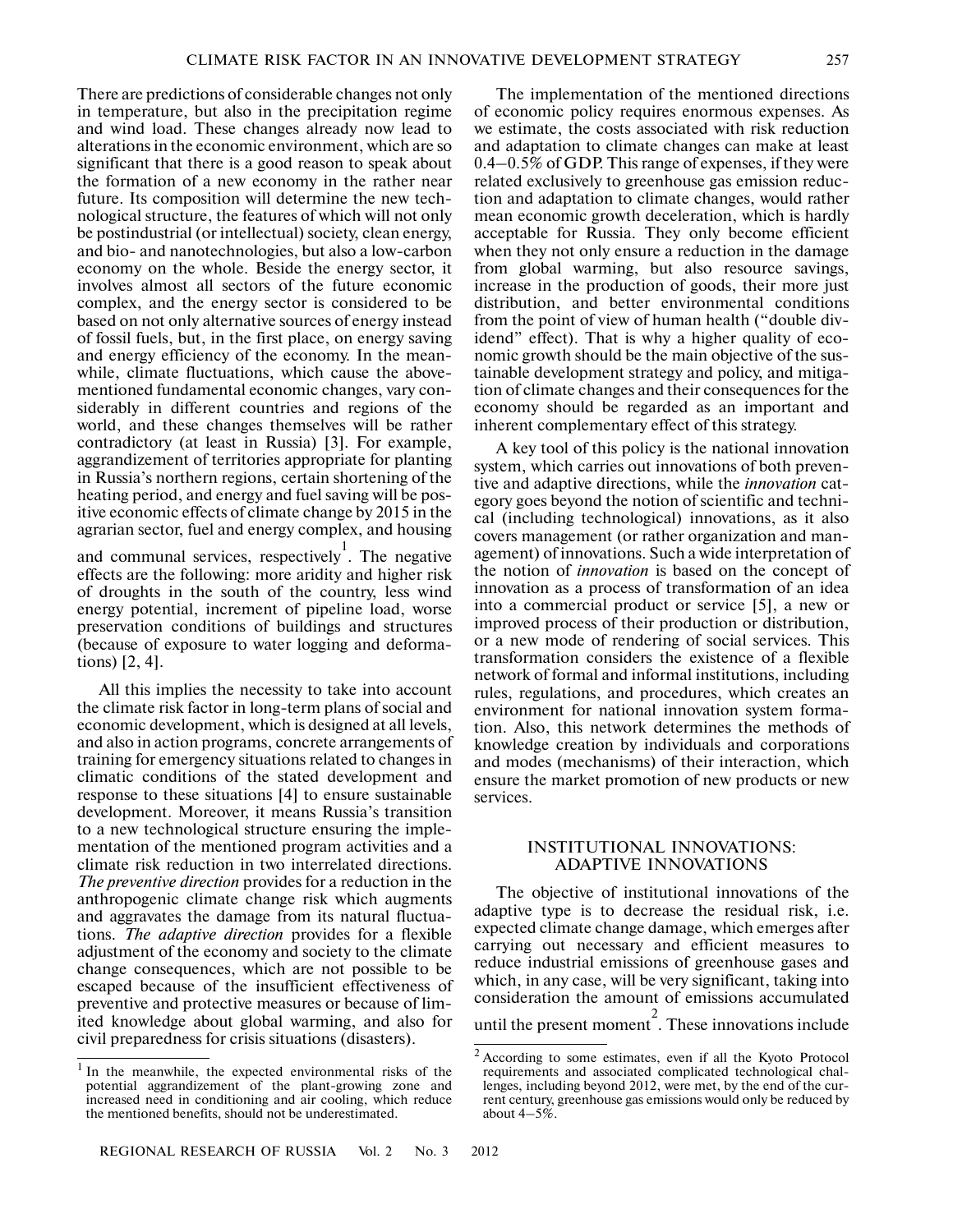a package of measures designed to improve the legal groundwork; legal, organizational, and economic regu lation; and also the insurance protection of the popula tion and economic entities against natural disasters.

It is necessary to emphasize the extremely impor tant role of two adaptive innovation groups. The first one contains regulations and procedures, which intro duce in national legislation a requirement for midterm development programs and a sustainable development strategy to include obligatorily packages of measures for economic and social adjustment to climate change. These measures should be aimed at improving the organization and increasing the effectiveness of the national system for the protection and saving of people and their property in case of natural disasters, includ ing individuals suffered from a natural disaster, "envi ronmental migrants," and "environmental refugees." The second group of adaptive innovations contains regulations and procedures ensuring the development of the national insurance system, which not only per forms the function of damage mitigation ex post, but also ex ante, thus contributing to a decrease in the expected damage via a system of corresponding agree ments (carrying out underwriting requirements by an insurer to ensure preventive measures aimed at a reduction in the expected damage, monitoring of their implementation by risk managers, etc.).

Emphasizing the importance of adaptive innova tions and taking into account, on the one hand, the prolonged effect of already happened and happening climate changes on the economy and, on the other hand, the undervaluation of this factor in the current international regulations, we consider that at the same time it would be counterproductive to underestimate the role of institutional innovations of the *preventive type*, which provide for a reduction in the anthropo genic climate change risk and economic damage resulting from it. The question does not only relate to the fact that half of the damage from greenhouse gases emitted by energy companies is caused by miscalcula tions and oversights in the supervision and organiza-

tional management system 3 , the major part of which is related to legislative inefficiency, or to the fact that a large volume of vehicle emissions is explained by stan dards for engines and fuel, which are not rigid enough, and by the widespread use of environment-unfriendly second-hand cars. The enormous importance of insti tutional innovations of the preventive type is also determined by the fact that, to a certain extent, they stimulate the development of new ideas and technolo gies far beyond the "climate" range.

The designing and using of an overwhelming majority of scientific, technical, and technological

products, which contribute to a reduction in green house gas emissions or improvement of natural resource use (primarily forests, which absorb a signifi cant part of these emissions), are originally aimed at solving a wide range of economic and environmental problems. In the first place, these are problems of pro ductivity enhancement, reduction of environmental pollution, and human health. That is why it is regarded necessary for Russia to improve its regulatory frame work for savings fuel and energy resources, increasing efficiency, and expanding renewable energy resource use. The potential of the latter is enormous, but at present the production of electric power with their help comprises no more than 8.5 billion kWh per year (excluding hydropower stations with an output of over 25 MW) which is less than 1% of the country's total volume of electricity generation. A significant role in the energy industry's development in the indicated direction should be played by the above-mentioned regulatory documents of 2008–2009, which stipulate the setting of GDP energy intensity target values and increasing the share of renewable energy sources in the total electricity generation and consumption volume for the period until 2020. The corresponding index values are the following: a 40% decrease in the GDP energy intensity up to 2020 and an increase in the share of renewable energy resources up to 1.5% in 2010, up to 2.5% in 2015, and up to 4.5% in 2020.

During estimating the cited development target guidelines for renewable energy sources in the Russian economy, there is a necessity to emphasize two facts. On the one hand, the above-mentioned decree of the president of the Russian Federation and order of the government of the Russian Federation indicate a sig nificant progress in this area of the Russian energy sec tor, which was neglected earlier. In particular, they reflect the policy of stimulating the use of renewable energy sources in the field of power industry with the help of budgetary measures of financial government support of the corresponding technologies until they reach real competitiveness with respect to energy tech nologies based on fossil fuels and also until they reach a necessary rate of investment in alternative energy. In this regard, the following provisions are of particular importance: concerning the fixation and regular refinement of the rate and effective period of the equi librium price markup in the wholesale market in order to determine the price for electric energy produced by qualified generation facilities, which operate on the basis of renewable energy sources, and concerning the obligation of energy buyers acting in the wholesale market to purchase specified energy volume produced by the indicated facilities. On the other hand, govern mentally fixed target growth indices for the share of renewable energy sources in the total electricity gener ation and consumption volume are regarded too insig nificant, if one takes into account the world experi ence and contemporary challenges, including climate change risks for the economy.

<sup>&</sup>lt;sup>3</sup> According to the estimates carried out by the Institute of Economics and Industrial Engineering, Siberian Branch, Russian Academy of Sciences, 20% more is caused by low-quality equip ment and hardware, 15% results from technological imperfec tions, and 15% is unavoidable emissions.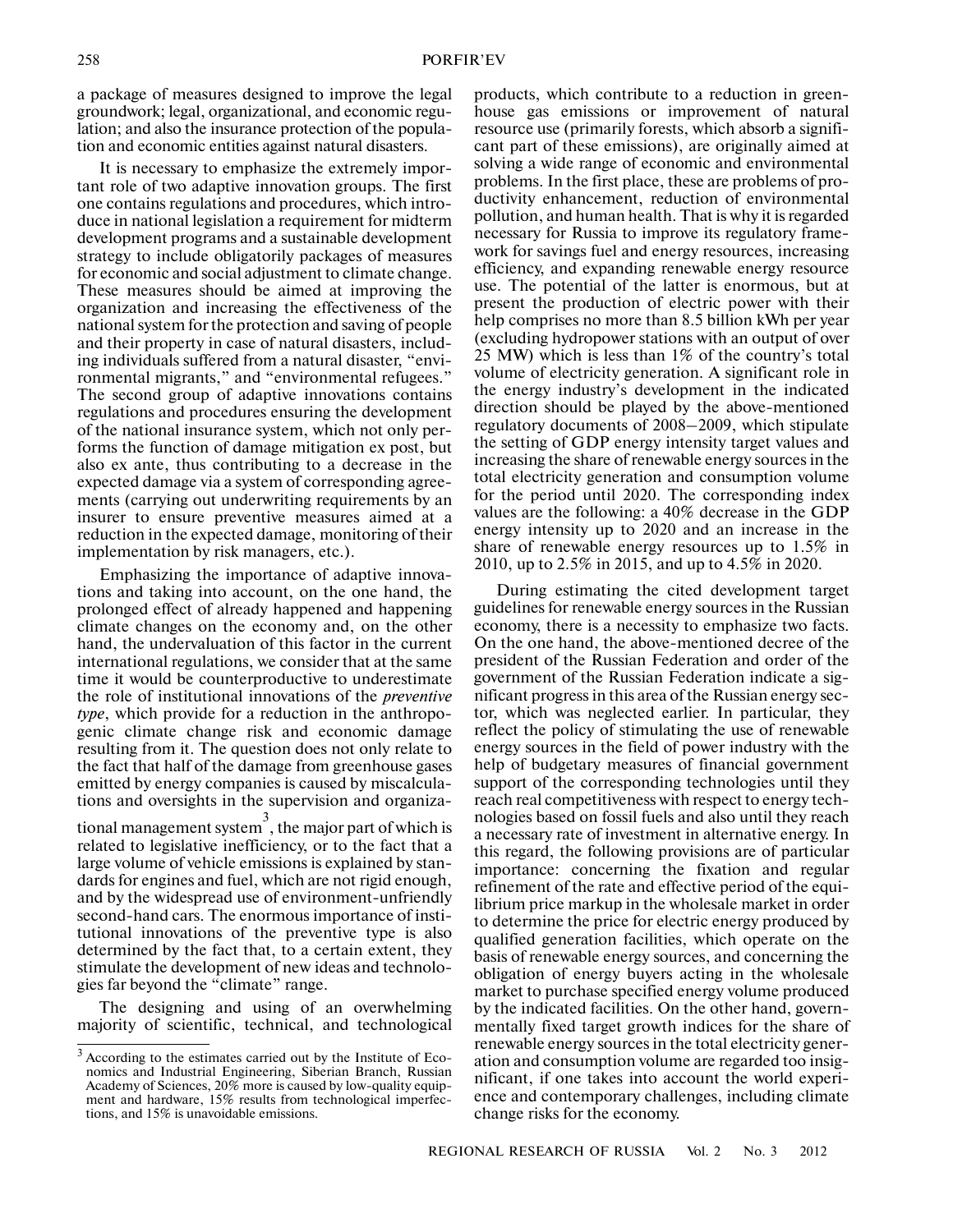It is noteworthy that the above-mentioned political decisions were made by Russian leaders during the global financial crisis. To a large extent, it is related to the fact that the development of the energy sector based on renewable sources is not only regarded as an important direction for a transition to a new techno logical structure, but also as a powerful anticrisis mea sure and, first of all, as a measure to solve the unem ployment problem. However, from our point of view, compliance with the above-mentioned insignificant target values can not only turn out for Russia to be a hindering factor for the economy's prospective mod ernization, but also extend duration and profound ness, social and financial costs of the economic crisis. In the context of innovative development and Russia's competitive growth tasks, the following steps are con sidered indispensable:

1. To increase the target growth index of the share of renewable energy sources in the total electricity generation and consumption volume up to 6%. In addition, it is connected with the high capital intensity and long payback period of investments in nuclear power plant construction as compared, for example, to small-scale hydropower stations and wind energy gen erators;

2. To approve a special program for energy intensity reduction by the largest companies (e.g., by 100 or 200 companies) 4 , which concentrate the major part of industrial production. This program should become a component of the long-term energy strategy with regard to increasing the industrial energy efficiency and can be implemented in terms of public–private partnership;

3. To change the advisory nature of the order of the

the government of 2009 to a mandatory one 5 . It will allow to raise essentially the effectiveness of the mea sures stipulated in the Order of the Government of the Russian Federation "The Main Directions for the State Policy to Improve the Energy Efficiency of the Electric Power Sector on the Basis of Renewable Energy Sources for the Period until 2020."

As for the main direction of quality improvement of the regulatory control system of climate change as a part of environmental development risks, apparently, it should be the stimulation of more efficient land use and resource consumption, including preservation of natural ecosystems, first of all, woods, as well as stim ulation of efficient usage of fuel and power resources. According to the estimates of Russian scientists,

unpractical land use makes the principal contribution to the global anthropogenic emission of greenhouse gases and it exceeds the level of industrial contribu tion, primarily as a result of fossil fuel combustion (53 vs. 47%, respectively  $[6]$ <sup>6</sup>. Owing to Russia's primary forests, first of all, the taiga, the trade balance of deposition and anthropogenic carbon emissions is

about 300 million tonnes per year. This is equivalent to no less than 11 billion  $\text{USD}^7$  of Russia's indirect subsidies to the world economy to mitigate global warm ing risks. To this figure, it is necessary to add the value of ecosystem services for the preservation of the planet's biodiversity and natural protection of territo ries from natural disasters. Therefore, the regulatory framework improvement must necessarily provide for a reform of the Kyoto Protocol after the mandatory period of validity, which ends in 2012, or its replace ment, as it is necessary to consider the value of envi ronmental services and Russia's interests in their com pensation by the international community.

Moreover, the regulatory framework development should ensure a full-scale launch of a quasi-market mechanism of redistribution of the cost burden of owners of energy facilities on energy saving, which also contributes to greenhouse gas emission reduction. Until recently, Russia's lack of a relevant legislation has put obstacles on this way, especially the lack of a legislation which would deal with the crucial issues of ownership of the indicated emissions, a registration procedure, and a joint project (Russia and an investor country or a Russian company and a foreign investor) to reduce emissions. This situation should have been changed by the Decree of the Government of the Rus sian Federation "On the Procedure for the Approval and Monitoring of the Implementation of Projects in Accordance with Article 6 of the Kyoto Protocol to the UN Framework Convention on Climate Change" No. 332 dated May 28, 2007, which focused on the participation of Russian enterprises and companies in joint projects in order to reduce greenhouse gas emis sions in Russia and to attract foreign investors as active players. Nevertheless, in fact, the excessive bureau cracy and complexity of procedures for the implemen tation of the mentioned projects determined the declarative character of this resolution and caused an enormous loss of profit for Russia.

<sup>4</sup> For comparison, in the Public Republic of China, a respective program is approved in relation to the 1000 largest companies, which produce one-third of the country's industrial production.

<sup>5</sup> The last paragraph of the order is as follows: *Recommend to the executive authorities of the constituent regions of the Russian Fed eration and to local authorities within their jurisdiction during the formation of regional and municipal development programs to pro vide for implementation measures concerning provisions of the main directions, which are approved by this order.*

 $6$  This is quite comparable with the cost of noncompensible environmental services of tropical forests in developing countries. According to Joseph Stiglitz, if developed countries compensa tion for these services, developing countries will be willing to accept limitations in land use [7].

<sup>&</sup>lt;sup>7</sup> The calculation was based on the interval price of a ton of  $CO_2$ in the global carbon market, which is equal to 10–15 USD (equivalent to 37–55 USD per ton of pure carbon). If we take as a basis for calculating the average price of reduction in emissions of a ton of  $CO<sub>2</sub>$  in OECD countries equal to 150 USD (550) USD per ton of pure carbon), the minimum market capacity will increase to 150 billion USD.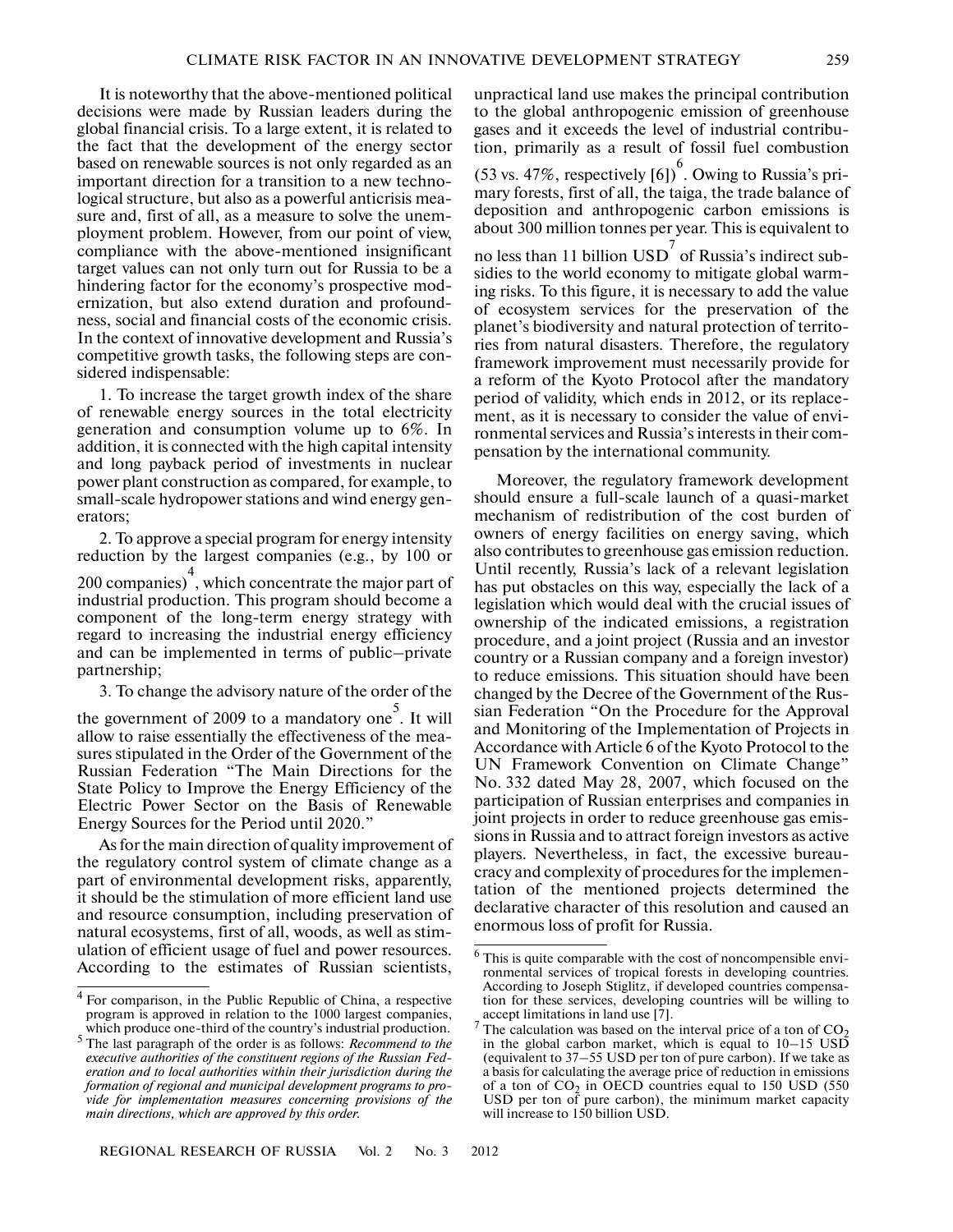In general, the potential of energy-saving projects in Russia amounts up to 35–45% of the current level of energy consumption (360–430 million tons of oil equivalent, that is, 6 times higher than the world aver age), and the cost effectiveness of such projects is 4–5 times higher than that of developing new oil and gas fields. It is Russia that has the minimum unit cost of energy saving and greenhouse gas emission reduction; it is related to the high energy intensity of GDP and the significant moral and physical ageing of produc tion equipment. The total investment in the reduction in greenhouse gas emissions in Russia is estimated at 20 billion USD. At the same time, there is demand from the international carbon market for the above mentioned projects, and this demand is growing rap-

idly 8 . At the end of 2009, the Ministry of Economic Development of Russia had over 100 investment projects for approval (mainly from the energy sector) with a total potential of greenhouse gas emissions reduction of at least 200 million tons of  $CO<sub>2</sub>$  equivalent. In July 2010, the ministry approved 15 of 44 projects selected by Sberbank (the operator of carbon units) in the first contest, in which 35 companies took part. The total emission reduction potential of all approved projects is 77.5 million tons of  $CO<sub>2</sub>$  equivalent; at the current price on the open market of 11.8 euro per ton, that constitutes 472 million euro.

In addition to investments in the resource econ omy, the proposed economic mechanism provides for the introduction and regulatory consolidation of a sys tem of differential tariffs for electricity, depending on the technology of its production, which establishes an advantage (in the form of subsidies) for technologies using renewable energy sources. In the more distant future, one more step could be made: like in Germany, to differentiate tariffs according to certain electricity generation technologies based on specific types of renewable energy sources, as well as according to the place of its generation.

Moreover, the proposed mechanism involves a combination of greenhouse gas emission taxes and creation of a domestic market for trading quotas (per missions) on these emissions. With the introduction of a tax system, it is advisable to use successful foreign experience. For example, Germany's law of 2007 con cerning biofuel quotas provides for immunity from taxation until 2015 for companies producing second ary biofuels, which allows reducing emissions of these gases by 80–90%, and for the introduction of a corre sponding tax on primary biofuel production [9]. The experience of the United States in the elimination of the use of leaded gasoline in internal combustion engines in the 1980s and the halving of sulfur dioxide emissions from thermal power plants from the 1990s until the early 2000s proved the cost effectiveness of

<sup>8</sup> In 2006 it reached 30 billion USD, including the cost of joint projects, which totaled 141 million USD (the remaining main part is direct trading of emission quotas) [8].

the quota-trading mechanism compared to a direct e<br>. administrative ban

# SCIENTIFIC AND TECHNOLOGICAL INNOVATIONS: PREVENTIVE INNOVATIONS

Among scientific, technical, and technological innovations aimed at reducing risks and adjusting the Russian economy to global climate change, the most distinguished ones are the groups of critical technolo gies, the list of which was approved by the president of the Russian Federation on May 21, 2006. Eight of these 34 groups, as well as an overwhelming part of the main directions of scientific and technological devel opment, within the limits of which the above-men tioned technologies are developed and used, can be rightfully attributed to innovations for climate protec tion (see table).

Among innovations of the *adaptive type*, a major role is played by a group of crucially important tech nologies for reducing natural-disaster risks, including the development of early warning systems, means and methods of engineering and health protection of the population and territories from natural hazards, as well as disasters caused by climate change. Innovations of the *preventive type* include seven groups of crucially important technologies. They involve methods and technologies for monitoring and forecasting the atmo sphere and hydrosphere; technologies of nuclear energy, nuclear fuel cycle, safe management of radio active waste and spent nuclear fuel; hydrogen energy technologies; technologies of new and renewable energy sources; technologies of fuel and energy pro duction from organic raw materials; and technologies of energy saving systems, heat and electricity distribu tion and consumption, transportation systems, and also energy-efficient engines and propulsion systems for vehicles.

By the number of patents for the indicated technol ogies, Russia ranks sixth in the world. In 2003, Russian technologies accounted for 4.2% of the global portfo lio of these technologies, and South Korea and China had 4.6 and 5.8%, respectively [11]. This position of Russia as a world innovation periphery is explained by the fact that most of the considered Russian innova tions (particularly in the field of geothermal energy, hydropower, and ocean wave and tidal power) are included in the above-mentioned list of crucially important technologies. Their creation is provided by the fundamental researches conducted at institutes of the Russian Academy of Sciences, which still manage to keep their position, and basic design works of some research and development institutions, which exist because of government contracts in the defense industry.

<sup>&</sup>lt;sup>9</sup> Compared to the administrative measures, the savings from the introduction of emission quota trading made 250 million USD per year; for sulfur dioxide, they made about 1 billion USD [10].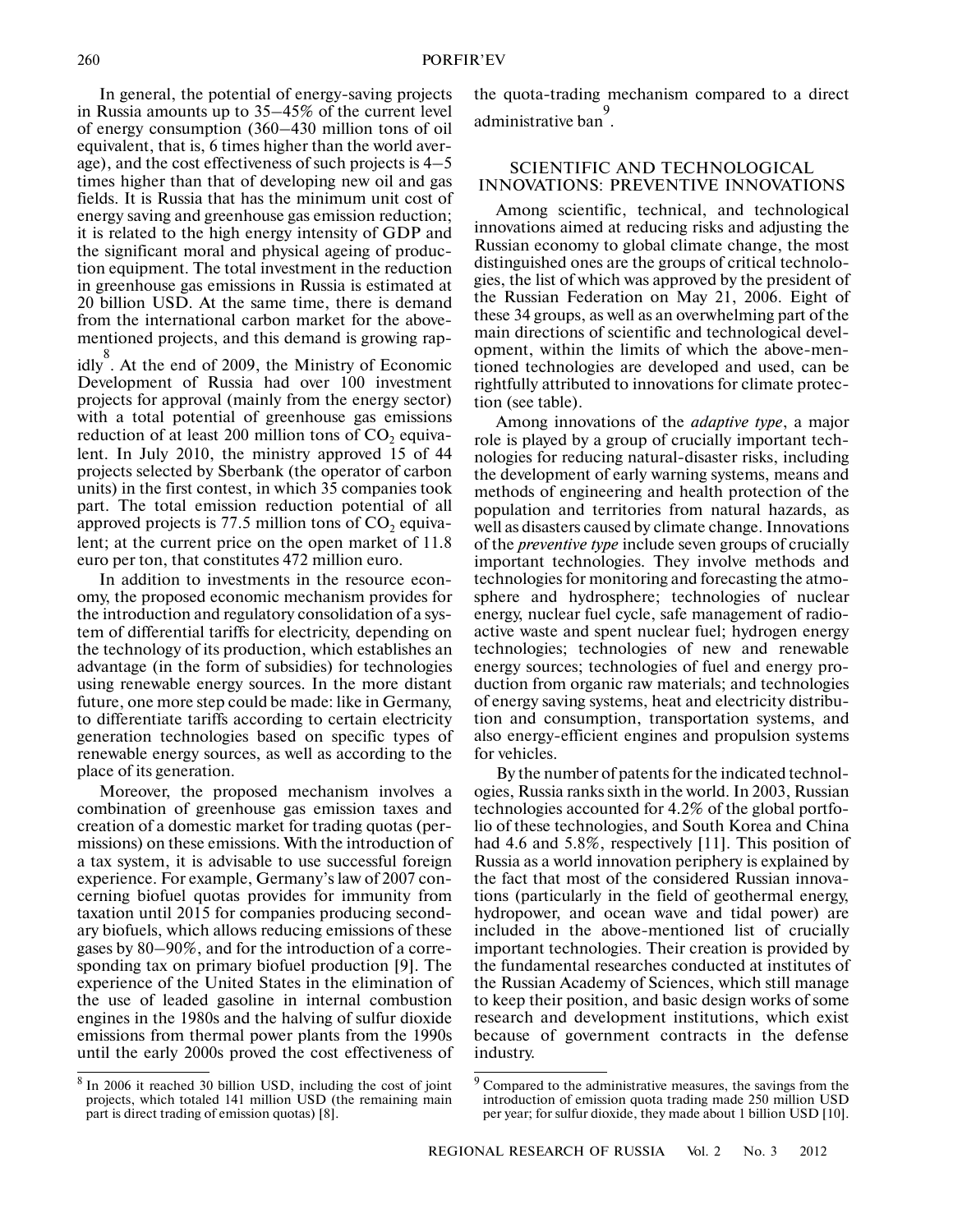| Economic<br>sector | Technologies used in global practice                                                                                                                                                                                                                                                                                                                           | Technologies which are expected<br>to be used before 2030                                                                                                                                                                                |
|--------------------|----------------------------------------------------------------------------------------------------------------------------------------------------------------------------------------------------------------------------------------------------------------------------------------------------------------------------------------------------------------|------------------------------------------------------------------------------------------------------------------------------------------------------------------------------------------------------------------------------------------|
| Energy             | Energy supply and distribution improvement; transition<br>from coal to gas; nuclear power; renewable heat and<br>energy (hydropower, solar, wind, geothermal, and bioen-<br>ergy); combination of heat and energy sources; the initial<br>application of technologies of carbon capture and storage<br>(for example, storing $CO2$ extracted from natural gas) | Carbon capture and storage technologies used in<br>power plants operating on gas, biomass, and coal;<br>advanced nuclear power plants; advanced installa-<br>tions using tidal, wave, and solar energy (including<br>photovoltaic cells) |
| <b>Transport</b>   | Vehicles with more efficient use of fuel, vehicles with<br>hybrid engines and cleaner diesel engines, use of biofuels,<br>a transition from road to rail and public transport, non-<br>motorized transport, land use and traffic flow planning                                                                                                                 | Second-generation biofuels; more efficient aircraft,<br>advanced electric and hybrid vehicles with more<br>powerful and reliable batteries                                                                                               |
| Housing<br>sector  | Effective devices for day and conventional lighting, more<br>efficient electric appliances, heating and cooling devices,<br>kitchen stoves, improved insulation of buildings, passive<br>and active solar heating and cooling systems, alternative<br>coolants, recovery and recycling of fluorescent lamps                                                    | "Smart buildings" (commercial buildings and struc-<br>tures with embedded control and energy-saving<br>devices), houses with built-in photocells                                                                                         |

|  | Key technologies for energy saving and climate change risk reduction (according to IPCC experts) |  |  |
|--|--------------------------------------------------------------------------------------------------|--|--|
|  |                                                                                                  |  |  |

New manufacturing "double-dividend" technolo gies are of particular importance; they imply a negative marginal cost of resource saving and greenhouse gas emission reduction. This means that the indicated technologies, which include, for example, improved technology for thermal insulation and lighting of buildings and water-heating devices, provide for a solution to both problems and, at the same time, for the saving of funds. In the long term up to 2030, in view of technological capabilities and the potential to reduce greenhouse gas emissions not only in Russia, but also in the whole world, the mentioned priorities of different sectors should be preserved. It is necessary to take the opportunity of not only more efficient resource use in agriculture and forestry, but also of processing waste, which constitutes a very large amount. These technologies are included in all of the above-mentioned lists of crucially important technol ogies, and, while being energy-efficient, they are obvi ously among the priority development directions of science, engineering, and technology in Russia.

These and other new technologies could hardly make their way, primarily because of the institutional disunion: the costs are incurred by certain market actors (investors, developers), but profits are gained by others (consumers who do not pay the resulting cost savings directly to the former). It is therefore necessary to use actively the management strategy of technolog ical niches, in which these technologies are created, approved, tested, and/or used.

The risks associated with new technologies should also be taken into account when developing and implementing an energy strategy and be reduced to a socially acceptable level. Perhaps, this primarily con cerns production and use of biofuels, the main one of which at present is bioethanol; it is produced from crop biomass. At the same time, production of ethanol from food and feed crops consumes a lot of the crop

(especially maize), which causes an increase in the price for maize and other crops (for example, wheat) and, later, for poultry and pork. In 2007, the price for chicken increased by 80–90%, which adversely affected the production and export of this product. By 2016, according to FAO and OECD estimates, for the same reason, food prices can rise by  $20-50\%$  [12]. Another consequence of the rapid increase in bioeth anol production is a significant and rapid expansion of lands allotted for these needs to the detriment of the interests of agriculture and environmental protection. Associated structural shifts will mean a radical restruc turing of the agricultural sector, a part of which will turn into a "green energy farm" with a risk of signifi cant deterioration in the situation for peasants and farmers due to increased competition for lands and food prices, leading to growth in inflation.

There is a need to emphasize the lower energy effi ciency (compared to gasoline) of bioethanol (for the same amount consumed, the distance traveled by a car is less for biofuel) and the very limited effectiveness of ethanol in the solution of the global warming problem (according to some estimates, the reduction in green house gas emissions owing to the use of biofuels is 2– 9 times less than the reduction obtained while imple menting the above-mentioned programs) [9]. Finally, in recent years, some negative environmental impacts of bioethanol production and use have been revealed that have eventually given rise to logical doubts about its effectiveness. They were so serious that in Septem ber 2007 the OECD released a special report with the symbolic title "Biofuels: Is the Cure Worse Than the Disease?" [13].

It is important for Russia, which experiences prob lems both in the development of agriculture (including the crop sector) and in the environment's protection from hazardous industries, to take into account all of these possible effects and doubts concerning the use of